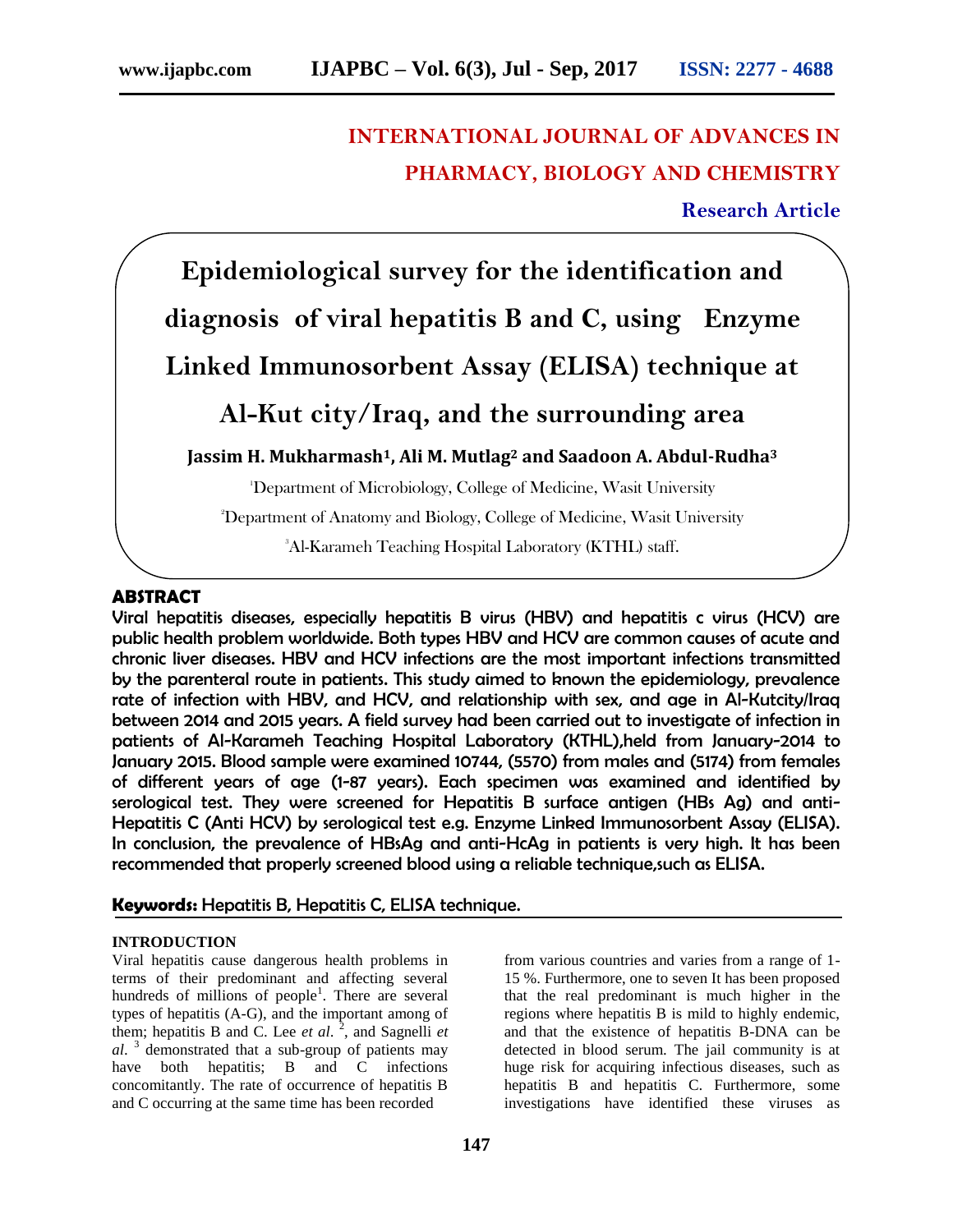important causes of deaths related to chronic liver diseases in prisoners 4, 5. Numerous features of confined people, involving illicit drug use, low socioeconomic status, and multiple sexual partners, are predictors of these disorders. Subsequently, most are already infected at the time of imprisonment, becoming a source of propagation and maintenance of these viruses in the jail setting <sup>6</sup>.Kramvis and Kew  $7$ , and Simmonds $8$  mentioned that HBV and HCV have been classified into 8 genotypes (A-H), and 6 HCV genotypes (1-6) respectively, and multiple subtypes have previously been described. Viral hepatitis is a cause of considerable morbidity and mortality in the human population, both from acute and chronic infection complications which include, in the case of hepatitis B, C and D, chronic active hepatitis and cirrhosis<sup>9</sup>. Bhaumiket al. <sup>10</sup>; Modi and Feld <sup>11</sup> observed that these viruses are the three most recurrent chronic hepatitis infections all worldwide, and they share same track of transmission, with main three route of transmission; parenteral, sexual, and perinatal being the most common modes of acquiring these diseases, and therefore human immunodeficiency virus infection - hepatitis B and C viruses (HIV-HBV and HIV-HCV) coinfection and/or both are widespread. Locarnini, and Zoulim<sup>12</sup>; Ghani *et al.* <sup>13</sup> and Albert *et al*<sup>14</sup> reported that the genotypic groups have variable geographic distribution and have been used to trace transmission routes. Moreover, the genetic diversity of these viruses appears to intervention in the activity of antiviral therapy.

However, both of HIV and HCV are consider RNA viruses, and HBV is consider a DNA virus; but they are all similar in terms of how high they replicate in the host body. On the other hand, exposure to these viruses is followed by an immune respond which differs noteworthy in its capability to clear the infection. Moreover, among the HIV patients, there are 24 million guessed to have chronic HBV coinfection, whilst 10-12 million are confected patients with HCV  $^{15}$ . Both hepatitis B and C virus infections are estimated that there are 350 and 130 million chronic carriers of causative agents, respectively, which are also at risk of developing chronic hepatitis, cirrhosis, and hepatocellular carcinoma  $16$ , 17. In addition, hepatitis C coinfection with human immunodeficiency virus infection and acquired immune deficiency syndrome (HIV/AIDS) is associated with accelerated progression to cirrhosis and thus a higher mortality rate <sup>18</sup>.

In addition, a predestined one-third of the deaths in HIV patients are directly or indirectly related to hepatic diseases associated with HBV or HCV infections, which makes HBV and HCV a large problem in the HIV patients. The increase rate of coinfection with HBV and HCV in HIV patients have been variable in all over the world depending on the, risk groups, geographic regions and the type of exposure involved which may be various not only from country to country, but also in various regions of the same country<sup>19,20</sup>. Coinfections of both HBV and HCV with HIV have been associated with decreased survival, with a high risk of progression to severe hepatic diseases and an increased risk of hepatotoxicity associated with antiretroviral therapy. Coinfection with hepatitis may also complicate the management of HIV infection (CDC).

The purpose of this study to known the epidemiology, prevalence rate of infection with HBV, and HCV, and relationship with other parameters e.g. sex, and age.

### **MATERIALS AND METHODS**

A total number of 3985 individuals were chosen randomly from Al-Karameh Teaching Hospital Laboratory (KTHL) in Al-Kut city. This study was conducted for the period fromJanuary-2014 to December-2015. A detailed questionnaire was filled With all necessary information blood sample was drawn by vein puncture using disposable 5 ml syringe, then the blood transferred into plain plastic test tube and left to clot at room temperature (20- 25C°), then spun at 3500 rpm using ordinary centrifuge, finally the sera were collect and labeled and stored at freeze temperature(-20C°) for next test, for the assessment of presence of Hepatitis B surface antigen (HBsAg) and anti-Hepatitis B core antigen (anti-HBcAg). Enzyme Linked Immunosorbent Assay (ELISA) used for the detection of HBsAg and anti-HBCAg.

All samples were examined using ELISA; For HBs-Ag, kits were purchased from Omega diagnostics limited, pathozyme HbsAg, UK. For HCV Ab detection; Kits used were either from Ortho-Diagnostics, UK or Innogenetics, Innotest, Belgium according to the purchasing order. Five ml venous blood was collected from each patient. Clear serum was obtained by centrifugation. The serum was transferred to a disposable container for HBVAg and anti HCV antibodies determination using ELISA technique. Third generation enzyme immuosorbent assay EIA for screening for anti HCV using the commercially available kits. Third generation micro particle Enzyme Immunoassay (EIA) was used for HBsAg assessment Sera from all these groups of population were examined for HBsAg and HCV antibody. For HBsAg markers, ELISA techniques (Bio test) were used as a screening test which is later confirmed by RANDOX ELISA and it's a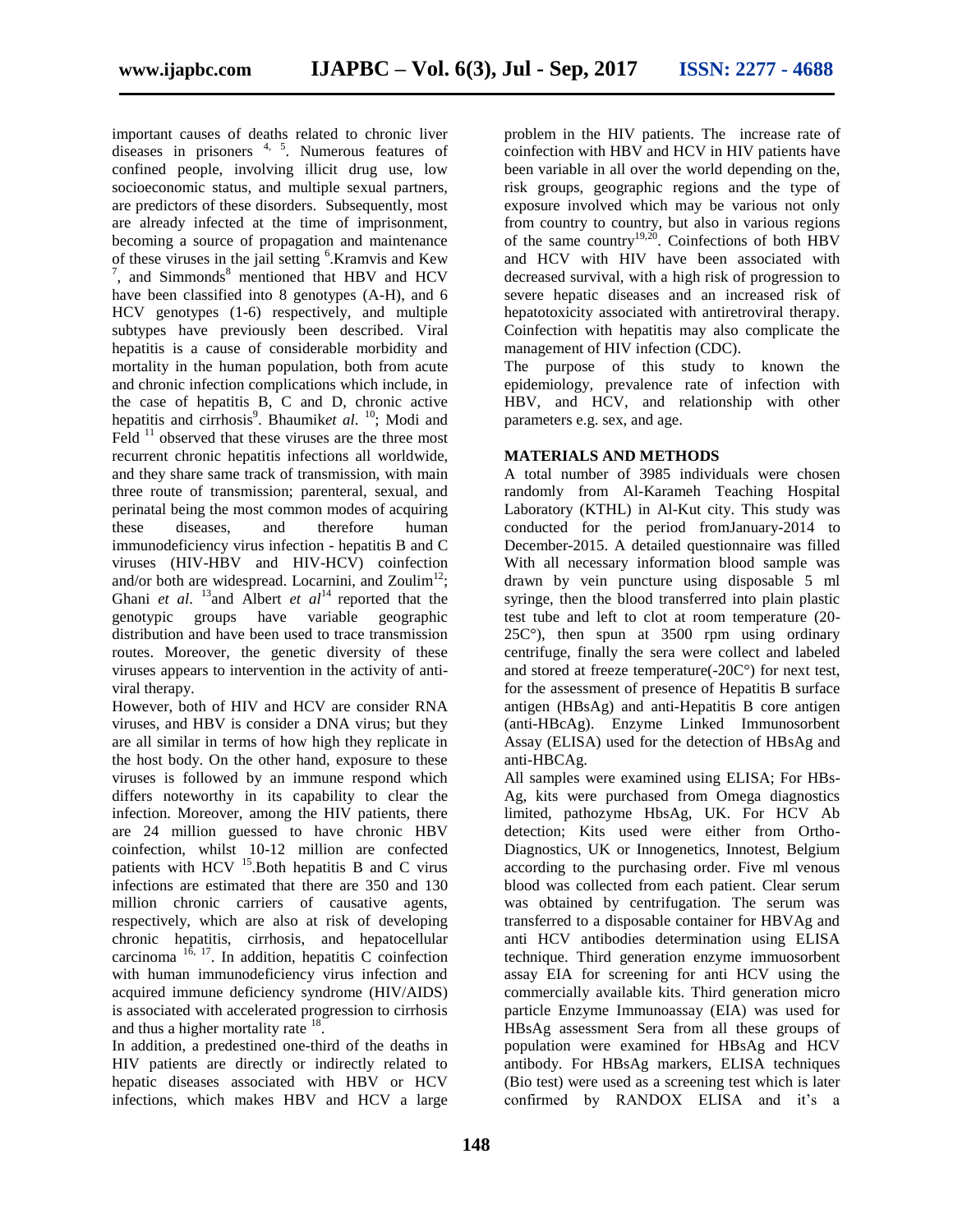confirmatory test. For detection of anti HCV Ab marker, (UBI 4.0) test was used as a screening test, which is, then validated by LiaTek ELISA test.

#### **RESULTS**

Generally, a total of (685) sample was positive from (3985) samples were chosen randomly from Al-Karameh hospital in Al-Kut city from January 2014 to December 2015.

The frequency of HBsAg was 86 and that of anti-HCV were599, the result was indicative of much higher probable prevalence of HCV amongst population than HBsAg. The results were high in 2015 in HBV infections 54 (62.8%), and were 324 (54.1%) in HCV in 2014. Moreover, the infections of HCV in both years were very highly (324 and 275 in 2014 and 2015 years respectively) compared with HBV (32 and 54 in 2014 and 2015 years respectively), as outlined in Tables 1 and 2.

The highest prevalence of HBV was detected in health care workers group 31 (36%), followed by the dialysis group 15 (17.4%) followed by the renal transplant 11 (12.8%) and dentistry groups 10 (11.6%). Furthermore, the highest prevalence rate of HCV was detected in the health care workers group 141 (23.5%), followed by the renal transplant 129  $(21.6\%)$ , dialysis 97 (16.2%), and laboratory groups 92 (15.4%), as summarized in Table 3.

These variations in the prevalence of both; HBV and HCV among patients groups were not statistical significant.

Frequency of HBsAg was detected in both sexes; male and female. Male being more affected than female (80.2- 19.8%) in patient with hepatitis B. However, HCV was prevalence very high positivity and affected in male compare with female (62.1- 37.9%), as clarified in Table 4

In addition, anti-HCV and HBV Ag sero-positivity was no significantly differences observed between males and females. The age range of all patients was 0-84 years. The highest prevalence of HBV was in the age of 24-35years 34 (39.5%) followed by age 12-23 years and36-47 years 18 (20.9%) for each; while the highest prevalence of HCV was in the age of 12-23 years 345 (57.6%) followed by age 0- 11years 111 (18.5%), and 24-35 years 88 (14.7%). The statistical analysis show no significantly differences between the age patients and the types of all hepatitis (Tables 5 and 6).

### **DISCUSSION**

Risk of infection by HBV and HCV remains a constant problem, not only for health care workers but also for patients. Infections with hepatitis disease; HBV and HCV pose dangerous healthcare disorder, particularly in developing countries. Recently, some of the developing countries started ambitious projects to combat these diseases  $^{21}$ . Hussein  $^{22}$  demonstrated that HBV vaccine in Iraq was added to the expanded program of vaccination in 2000.

In the current study, all patients were tested for HBsAg and anti HCV Abs by ELISA technique. In this technique, the prevalence of HBV and HCV was prevalent. This result of present study is comparable with Saeed*et al.* <sup>23</sup> and Souly*et al.* <sup>24</sup> who found that prevalence of HBV and HCV in health care personnel inNorth West Frontier Province and IbnSina hospital, Rabat, Morocco respectively.

Moreover, Bakhshipour *et al.* <sup>25</sup> and Messina *et al.* <sup>26</sup> demonstrated that genotyping is significant due to its supply information as to strain difference and possibility association with infections severity. Furthermore, it is of epidemiologic value due to it sheds light on whether prevalent HCV strains are similar to that endemic in a specific area. The type 4 is most common genotype in some Asia's countries e.g. Iraq, Kuwait, Yemen, and Kingdom of Saudi Arabia.

On the other hand, Mostafa *et al*. 27 observed that HBV and HCV disease are still predominant in some North Africa developing countries, such as Egypt. The overall predominant of antibodies to HCV in the general population is nearly 15-20%, this apparently high spread of HCV disease in Egypt population is of significance, due to the possibility adverse effect of HCV on the public health of Egyptian communities. As well as, there is another study conducted by Mehmet *et al.* <sup>28</sup>, who observed that the predomonent of HBV infections in the North Asia continent e.g. South Eastern region of Turkey is at an intermediate level. The ratio of HBs-Ag positivity that might indicate chronically HBV carriers was around 7% for this southeastern area, and this ratio was higher than in civilian communities.

Furthermore, there are some disorders in the urinary tract, such as chronic renal failure is by itself a risk factor for HBV and HCV diseases even if these patients are not on dialysis; hemodialysis on the other hand was associated with highest predominance for HCV antibody and for HBsAg. Various researches on predominance of HCV in these patients observed various results in the Land of the Arabian Peninsula (Kingdom Saudi Arabia)  $50-90\%$  <sup>29</sup>, Europe (Romania)  $91.7\%$  and Iran  $28.1\%$ <sup>30</sup>. In the current study, the highest predominance HBV and HCV were showed in the health care workers followed by the dialysis group and those of renal transplant. Moreover, Mehmet *et al.*<sup>28</sup> mentioned that the education level, higher age, and male sex positive family history of liver diseases, such as jaundice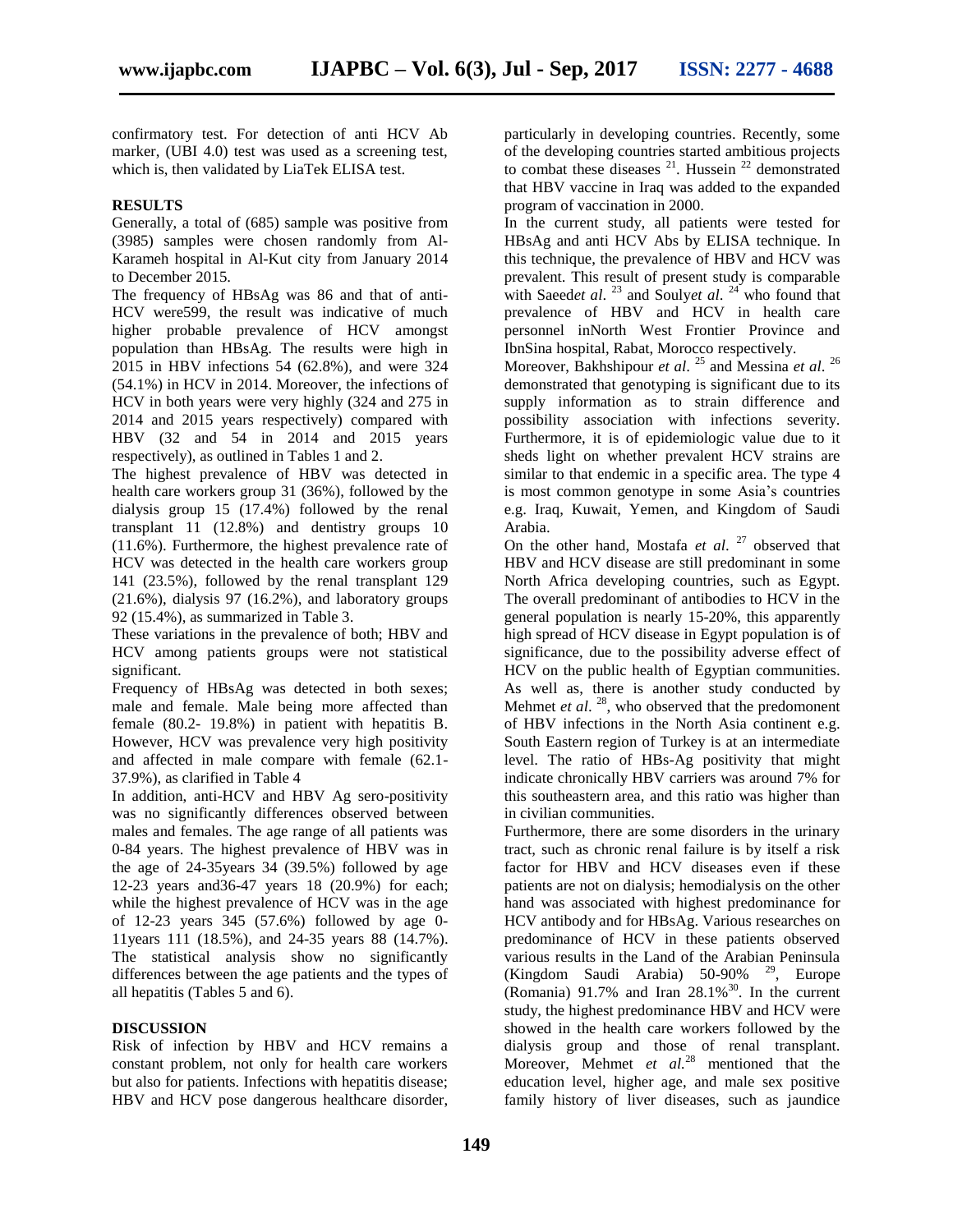disease may be considered as a significant danger agents.

In fact, the main problem of different types of viral hepatitis in nosocomial infections around the world has not been enough studied. Although hospitalized patients overall and especially certain high risk groups among them, represent a possible source for viral hepatitis infections of medical, nursing and auxiliary personnel caring for them  $31, 32$ . Ayatollahi *et al*. 33 clarified that the predominance of hepatitis infection markers in nosocomial infections has been published, in isolated groups of high danger patients and/or in hospital workers in everywhere.

In this present study, with regard to sex; males and females, this comparable with the studied of Baha *et al*. 34 and Mutamuliza*et al*. 35 , who reported that the results are also indicative of much higher possible spread of HCV amongst normal population than HBV. Forbi*et al*. 36 and Mutiat*et al*. 37 observed that these results indicated that male dominates female. It may be due to gender preference, commonly seen in access to health care facilities. The high predominant of HBV in age 24-35 years, anti-HCV predominance rises with age reaching the higher predominant in the age group of 12-23 years. As well as, the low level of predominance in children (0-11) years of age may be because of the effect of mother's immunity**.**

#### **CONCLUSION**

In summary, liver diseases associated with HCV and HBV is a growing problem in HIV positive individuals. In addition to more rapid liver disease complications seen in this population, the relatively low efficacy of current medication and its low tolerability should prompt early and efficient clinical management.

In conclusion, HBV/HCV dual infection is a complex clinical/virological entity. This co-infection appears to be associated with the most severe forms of chronic liver disease and it is an important risk factor for hepatocellular carcinoma development. Different, often dynamic virological profiles may be observed that are strictly related with the activity of one or both the viruses overtime. Thus, a careful longitudinal evaluation of the HBV and HCV viremia levels is mandatory for a correct diagnosis and proper therapeutic approach.

#### **ACKNOWLEDGMENTS**

Our gratitude and thanks to the staff of laboratory of Al-Karameh hospital for your efforts. In addition, we thankful for staff Microbiology laboratory departments / College of Medicine / Wasit University for providing requirements and support this work.

| Month            | <b>Test</b> | 2014 (Positive) | <b>Test</b> | 2015 (Positive) | Total $(\% )$ |
|------------------|-------------|-----------------|-------------|-----------------|---------------|
| <b>January</b>   | 143         | $\mathbf{1}$    | 381         | $\overline{4}$  | 5(5.8)        |
| February         | 151         | 2               | 197         | $\,$ 8 $\,$     | 10(11.6)      |
| March            | 202         | 4               | 211         | 5               | 9(10.5)       |
| April            | 273         | 2               | 18          | $\mathfrak{2}$  | 4(4.7)        |
| May              | 234         | 6               | 57          | 5               | 11(12.8)      |
| June             | 195         | $\overline{c}$  | 78          | $\mathfrak{2}$  | 4(4.7)        |
| July             | 115         | 1               | 55          | $\mathbf{1}$    | 2(2.3)        |
| August           | 99          | 1               | 102         | $\overline{4}$  | 5(5.8)        |
| <b>September</b> | 265         | 3               | 299         | $\tau$          | 10(11.6)      |
| October          | 179         | 3               | 145         | 6               | 9(10.5)       |
| <b>November</b>  | 141         | 2               | 117         | 5               | 7(8.1)        |
| <b>December</b>  | 167         | 5               | 161         | 5               | 10(11.6)      |
| <b>Total</b>     | 2164        | 32(37.2)        | 1821        | 54 (62.8)       | 86 (100)      |

**Table 1 Distribution of hepatitis type B according to the month**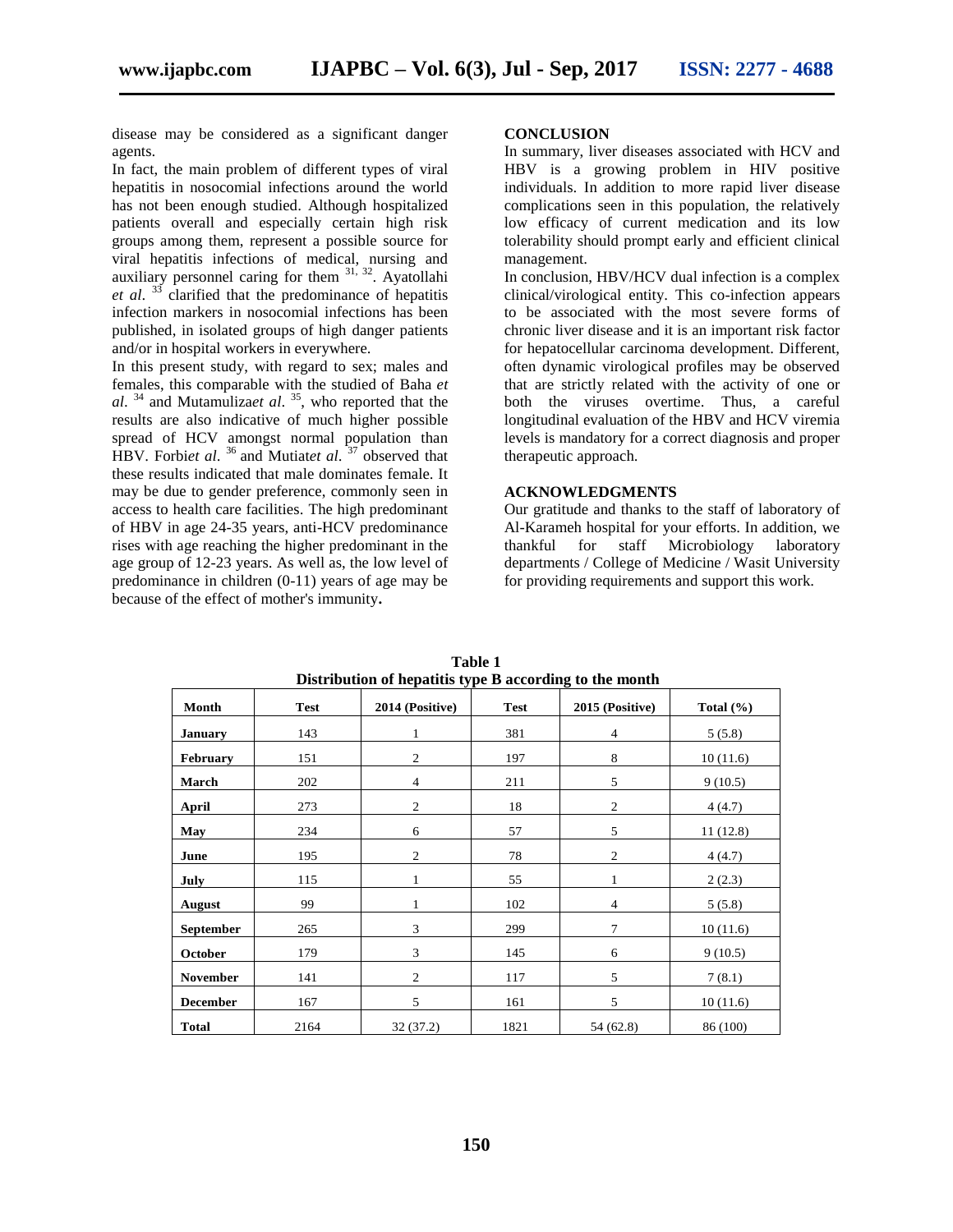| Distribution of hepatitis type C according to the month |             |                 |             |                 |               |
|---------------------------------------------------------|-------------|-----------------|-------------|-----------------|---------------|
| Month                                                   | <b>Test</b> | 2014 (Positive) | <b>Test</b> | 2015 (Positive) | Total $(\% )$ |
| <b>January</b>                                          | 143         | 17              | 381         | 41              | 58 (9.7)      |
| <b>February</b>                                         | 151         | 11              | 197         | 46              | 57 (9.5)      |
| March                                                   | 202         | 55              | 211         | 51              | 106(17.7)     |
| April                                                   | 273         | 39              | 18          | 4               | 43 (7.2)      |
| May                                                     | 234         | 19              | 57          | 11              | 30(5)         |
| June                                                    | 195         | 12              | 78          | 8               | 20(3.3)       |
| July                                                    | 115         | 14              | 55          | 3               | 17(2.8)       |
| August                                                  | 99          | 16              | 102         | 11              | 27(4.5)       |
| September                                               | 265         | 56              | 299         | 47              | 103(17.2)     |
| October                                                 | 179         | 33              | 145         | 22              | 55(9.2)       |
| <b>November</b>                                         | 141         | 43              | 117         | 19              | 62(10.4)      |
| <b>December</b>                                         | 167         | 9               | 161         | 12              | 21(3.5)       |
| <b>Total</b>                                            | 2164        | 324 (54.1)      | 1821        | 275 (45.9)      | 599 (100)     |

**Table 2**

**Table 3**

| Prevalence of hepatitis type B and type C among different patient groups |  |  |
|--------------------------------------------------------------------------|--|--|
|                                                                          |  |  |

|                               | -<br><b>Hepatitis B</b> |             | -<br><b>Hepatitis C</b> |             |
|-------------------------------|-------------------------|-------------|-------------------------|-------------|
| <b>Patients</b>               | No.                     | +ve $(\% )$ | No.                     | +ve $(\% )$ |
| <b>Renal Transplant Group</b> | 1681                    | 11 (12.8)   | 1681                    | 129(21.6)   |
| <b>Dialysis Group</b>         | 1237                    | 15(17.4)    | 1237                    | 97(16.2)    |
| <b>Health Care Workers</b>    | 264                     | 31(36)      | 264                     | 141(23.5)   |
| <b>Dentistry Group</b>        | 188                     | 10(11.6)    | 188                     | 9(1.5)      |
| <b>Laboratory Group</b>       | 149                     | 6(7)        | 149                     | 92 (15.4)   |
| <b>Blood Bank Group</b>       | 122                     | 4(4.7)      | 122                     | 26(4.3)     |
| <b>Marriage Group</b>         | 120                     | 5(5.8)      | 120                     | 41(6.8)     |
| <b>Internal Medicine</b>      | 86                      | 3(3.5)      | 86                      | 30(5)       |
| <b>Other Vocations</b>        | 79                      | 1(1.2)      | 79                      | 18(3)       |
| <b>Barbers Group</b>          | 59                      | 0(0)        | 59                      | 16(2.7)     |
| Total $(\% )$                 | 3985                    | 86 (100)    | 3985                    | 599 (100)   |

Mean of Hepatitis B(8.6), Mean of Hepatitis C(59.9), *P Value* < 0.01

| Distribution of hepatitis B and C according to patient sex |                      |                  |            |  |  |
|------------------------------------------------------------|----------------------|------------------|------------|--|--|
| Sex                                                        | Total Type B $(\% )$ | Total Type $C(%$ | Total %    |  |  |
| Male                                                       | 69(80.2)             | 372(62.1)        | 441 (64.4) |  |  |
| Female                                                     | 17(19.8)             | 227 (37.9)       | 244 (35.6) |  |  |
| Total $(\% )$                                              | 86(100)              | 599 (100)        | 685 (100)  |  |  |

**Table 4**

Mean of sex (type B): 43, Mean of sex (type C): 299.5, *P Value* < 0.01.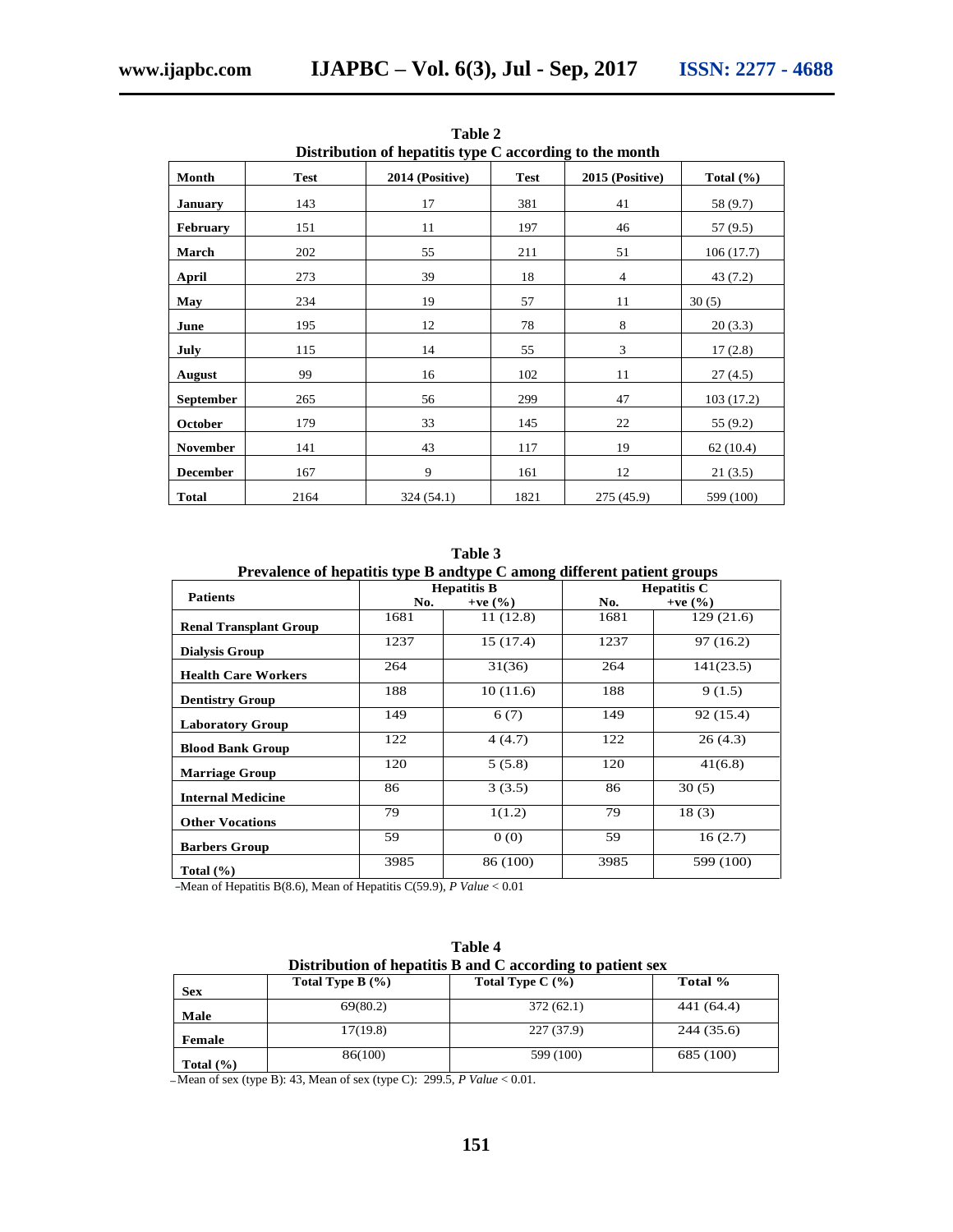| Distribution of hepatitis type B according to patient age |          |                |               |  |  |
|-----------------------------------------------------------|----------|----------------|---------------|--|--|
| Age                                                       | 2001     | 2002           | Total $(\% )$ |  |  |
| $0 - 11$                                                  |          | 3              | 4(4.7)        |  |  |
| $12 - 23$                                                 | 4        | 14             | 18 (20.9)     |  |  |
| 24-35                                                     | 8        | 26             | 34(39.5)      |  |  |
| 36-47                                                     | 13       | 5              | 18 (20.9)     |  |  |
| 48-59                                                     | 5        | $\overline{4}$ | 9(10.5)       |  |  |
| 60-71                                                     | $\Omega$ |                | 1(1.2)        |  |  |
| 72-84                                                     |          |                | 2(2.3)        |  |  |
| Total %                                                   | 32(37.2) | 54(62.8)       | 86 (100)      |  |  |

**Table 5**

Mean of age: 12.28(36-47).

Mean of age: 85.57(36-47).

| Distribution of hepatitis type C according to patient age |               |            |               |  |
|-----------------------------------------------------------|---------------|------------|---------------|--|
| Age                                                       | 2001          | 2002       | Total $(\% )$ |  |
| $0 - 11$                                                  | 69            | 42         | 111(18.5)     |  |
| $12 - 23$                                                 | 180           | 165        | 345(57.6)     |  |
| 24-35                                                     | 48            | 40         | 88(14.7)      |  |
| 36-47                                                     | 17            | 22         | 39(6.5)       |  |
| 48-59                                                     | 7             | 5          | 12(2)         |  |
| 60-71                                                     | $\mathcal{L}$ |            | 3(0.5)        |  |
| 72-84                                                     |               | 0          | 1(0.2)        |  |
| Total %                                                   | 324 (54.1)    | 275 (45.9) | 599(100)      |  |

**Table 6**

#### **REFERENCES**

- 1. Couto AF. Hepatitis E: New clinical and public health problem on the western world? Review. Arch Hepat Res, 2017; 3(1): 19-22.
- 2. Lee D, Huh K, Lee EH, Hong KS, Sung YC. HCV and HBV coexist in HBsAg-negative patients with HCV viraemia: Possibility of coinfection in these patients must be considered in HBV-high endemic area. J Gastroenterol.Hepatol, 1997; 12(12): 855-861.
- 3. Sagnelli E, Coppola N, Scolastico C, MogaveroAR, Filippini P, Piccinino F. HCV genotype and silent HBV coinfection: Two main risk factors for a more severe liver disease. J Med Virol, 2001; 64(3): 350-355.
- 4. Fedeli U, Grande E, Grippo F, Frova L. Mortality associated with hepatitis C and hepatitis B virus infection: A nationwide study on multiple causes of death data. World J Gastroenterol, 2017; 23(10): 1866-1871.
- 5. Harzke AJ, Baillargeon JG, Diamond PM, Goodman KJ, Paar DP.HCV-related mortality among male prison inmates in Texas, 1994- 2003. Ann Epidemiol, 2009; 19(8):582-589.
- 6. Edlin BR, Eckhardt BJ, Shu MA, Holmberg SD, Swan T. Toward a more accurate estimate of the prevalence of hepatitis C in the United States. Hepatol, 2015; 62(5): 1353-1363.
- 7. Kramvis A, Kew M, Francois G. Hepatitis B virus genotypes. Vaccine, 2005; 23(19):2409- 2423.
- 8. Simmonds P. Genetic diversity and evolution of hepatitis C virus-15 years on. J Gen Virol,2004; 85(11):3173-3188.
- 9. Perz JF, Armstrong GL, Farrington LA, Hutin YF, Bell BP. The contributions of hepatitis B virus and hepatitis C virus infections to cirrhosis and primary liver cancer worldwide. J Hepatol,2006; 45(4): 529-538.
- 10. Bhaumik P, Bhattacharjee P, Kumar S. Hepatitis B virus and Hepatitis C virus co-infection with HIV patients at KhonKaen Hospital. Int J Scien Study, 2015; 3(6): 77-80.
- 11. Modi AA, Feld JJ. Viral hepatitis and HIV in Africa. AIDS Rev, 2007; 9(1): 25-39.
- 12. Locarnini S, Zoulim F. Molecular genetics of HBV infection. Antivir.Ther, 2010; 15(3):3-14.